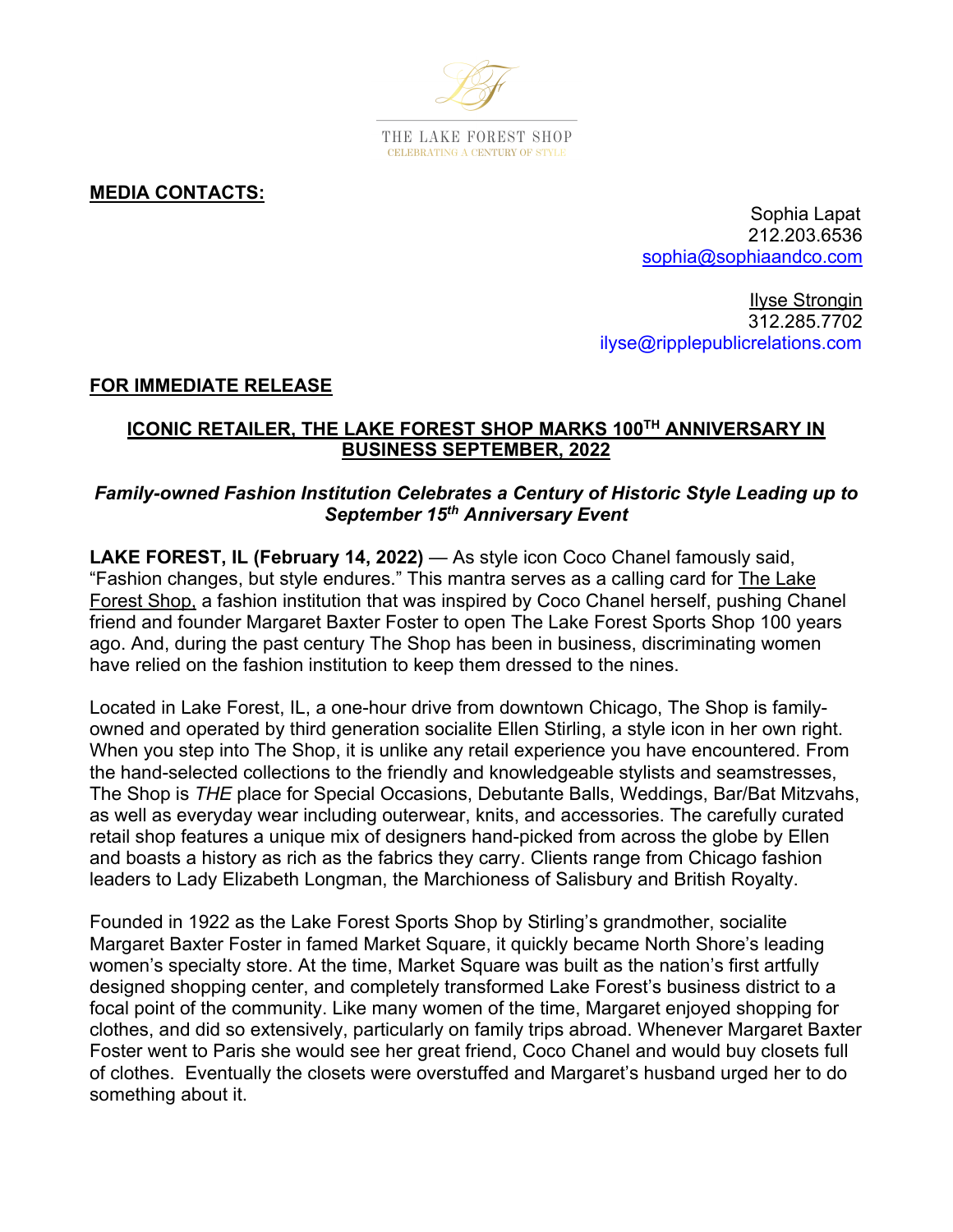"My grandmother thought, if Coco can do it, so can I," added Ellen. "In 1922, with the tags still in French Francs she opened a shop on Market Square, still in the same location today. This was the foundation of the Sports Shop and it evolved from there."

Margaret went on many domestic and international buying trips. Her shop and its approach proved to be a success, catering to the right population at a time of rapid change in the world of fashion. Soon satellite locations of the Sports Shop were opened in Hubbard Woods and on Michigan Avenue in Downtown Chicago.

Margaret was spurred on in this success by both her fashion acumen and her connections. In 1928, her husband's daughter Leslie Foster married the world-renowned publisher, Condé Nast, whose portfolio of publications included *Vanity Fair* and *Vogue*. At the time, Condé was a media darling in the publishing world, making Vogue a household name and getting it into the homes of every fashionable woman in the country. His influence extended to The Shop where he introduced Margaret to the world's top designers.

Local power couple Volney and Adair Foster took over the Lake Forest Sports Shop from Volney's mother Margaret in 1949. Volney was chairman, while also working as a partner at William Blair and Co.; Adair concerned herself more with the fashion collections and day-today operations. Their children were just the right age in the 1950s when they remodeled and expanded the store and opened the Children's Shop, adding clothing for young people to the merchandise mix.

In the 1980s, the Lake Forest Sports Shop's brand began to struggle, and after the stores had amassed half a million dollars in debt, the Fosters considered closing it. However, their daughter Ellen, having recently returned from working in fashion in England, recognized the uniqueness of the concept and thought it still had plenty of promise. In 1986 she told her parents she would be interested in taking over the store. By the 1980s, the connotation of a "sports shop" had transitioned from clothing separates to tennis rackets and baseball bats. A name change was in order, and the store became The Lake Forest Shop.

Ellen made a number of other strategic decisions designed to restore the shop's success. She closed satellite locations, revamped the selection and remodeled The Shop's interior in 1987. Then she started hosting trunk shows, which was unheard of at the time. By her parents' 50th wedding anniversary in 1992, she was able to pay off the store's debt and forge a promising roadmap for its future.

"I quickly learned that you have to evolve with the times and know your customer," says Ellen. "From the minute you walk through the door, it's our mission to make you feel welcome, get to know you, and to give you exceptional service that is often lost in today's large retail stores. We believe shopping for clothing is a very personal experience and as we get to know you and your preferences, we can help you find the clothing, accessories and gifts that fit your lifestyle. Our process will never go out of style."

Now, as The Lake Forest Shop turns 100 in September, they are making extraordinary plans to celebrate the milestone with special events, trunk shows, and promotions leading up to a historic September 15th bash.

"For 100 years, our customers, fashion partners and employees have been the key to our success," Stirling added. "It's the heart and soul of our business, and as a third-generation family-owned business, we are committed to maintaining the original principle that made us the most trusted fashion destination in Chicago. Our customers span multiple